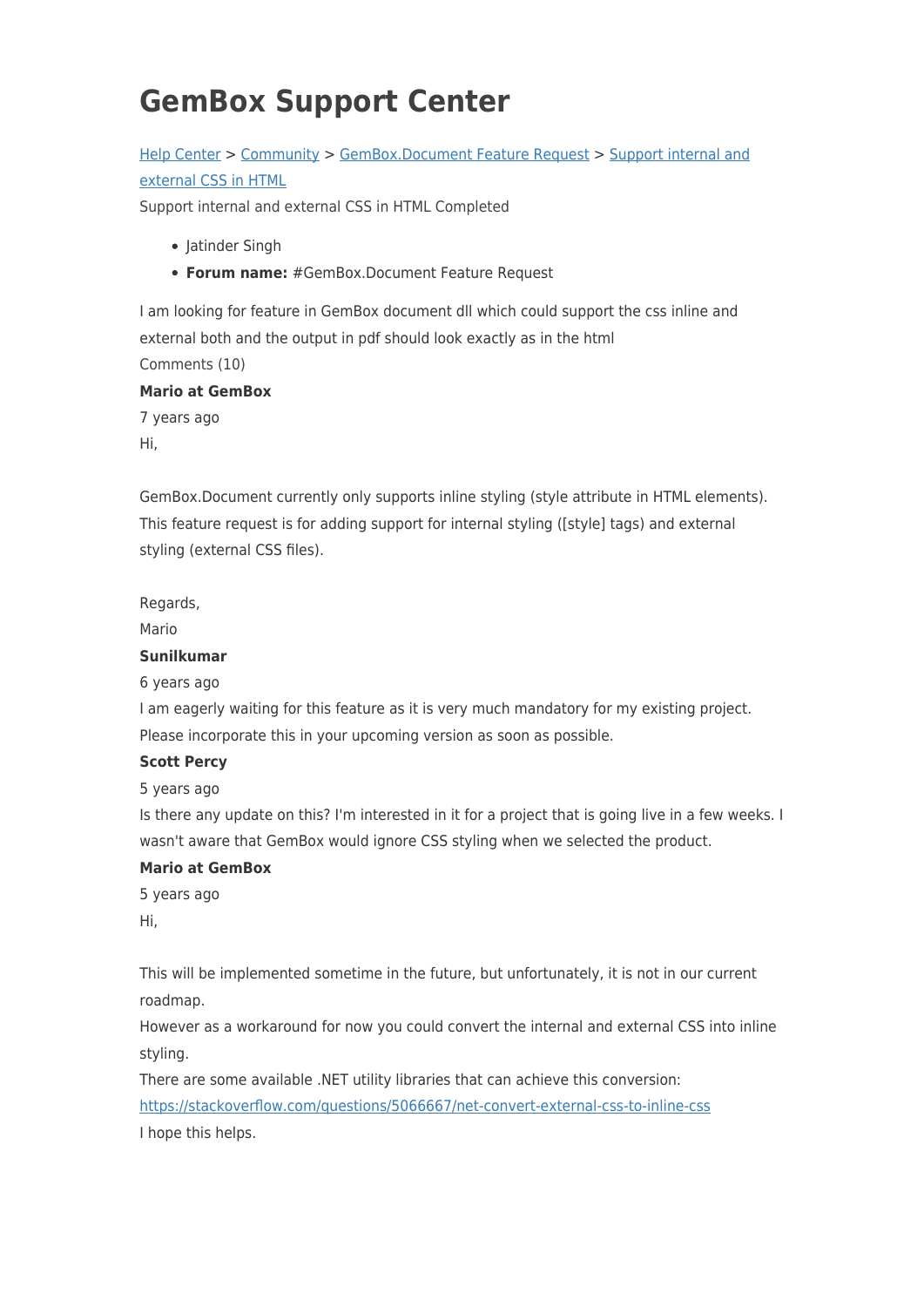# Regards,

## Mario

#### **Andy An**

5 years ago

I am eagerly waiting for this feature as it is very much mandatory for my existing project. Please incorporate this in your upcoming version as soon as possible.

As I am using it to save a html document to docx and pdf.

| Andy AN                |
|------------------------|
| Jabil Circuit          |
| <b>Mario at GemBox</b> |
| 4 years ago            |
| Hi,                    |

This feature request has been implemented and is available in the latest versions of GemBox.Document.

Regards,

Mario

### **Wagner Christoph**

3 years ago

Hi

Do you have an example how to use this feature in the latest version of GemBox.Document? Thanks.

Regards Chris

## **Mario at GemBox**

3 years ago Hi,

The CSS is supported by default, in other words, there is no option that you need to set to enable this.

By using the "DocumentModel.Load(string, HtmlLoadOptions)" method GemBox.Document will read the HTML content and any linked CSS content.

I hope this helps.

Regards, Mario